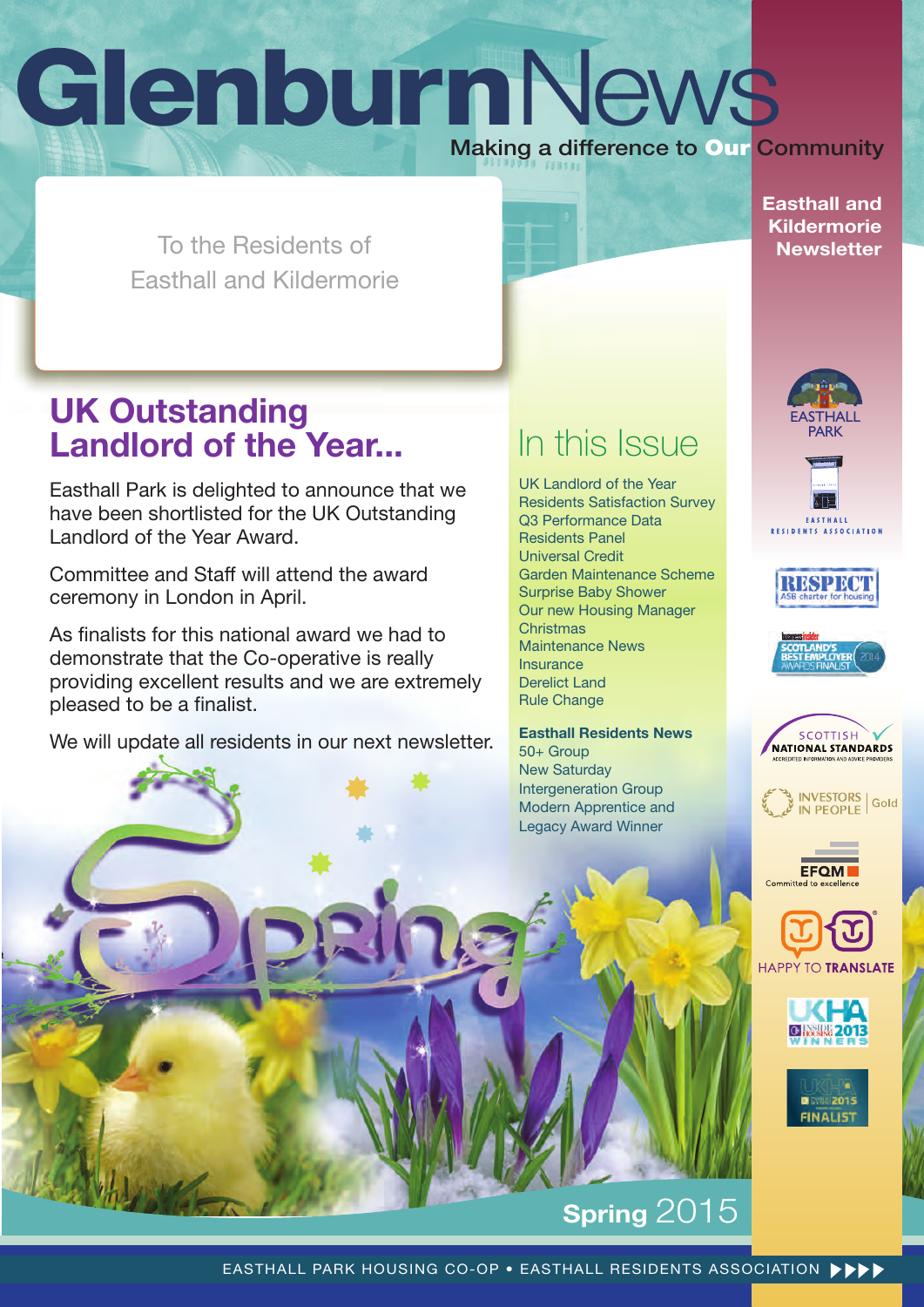#### **Residents Satisfaction Survey**

In the last edition of the newsletter we told you about some of the key results from the Residents Satisfaction Survey carried out for the Co-operative by Research Resource in October 2014. We were really pleased that 93% of residents are satisfied with the service we provide - this compares well with the Scottish average of 89%. Here are some other important findings from the survey:

**Question asked – How satisfied with overall services provided by Easthall Park?**



2012 results – 97% **2014 results – 93%**

#### **Question asked – How satisfied with aspects of the repairs service?**

|                                                     | % satisfied 2012 | % satisfied 2014 |
|-----------------------------------------------------|------------------|------------------|
| Being told when workers would call                  | 89%              | 96%              |
| Being able to get repairs done at a convenient time | 90%              | 96%              |
| Time taken before work started                      | 85%              | 86%              |
| Speed of completion of work                         | 83%              | 84%              |
| Overall quality of work                             | 91%              | 97%              |
| Repair being done 'right first time'                | 85%              | 84%              |

**Question asked – How satisfied are you with the quality of customer care?** 

2012 results – 94%

**2014 results – 96% Question asked – Do you think rent represents good value for money?**

> 2012 results – 89% **2014 results – 66%**

Although there are improvements since 2012 when we last carried out a survey of this size there are some areas where we'll want to investigate a bit further and look at how we can improve. One area being the percentage of tenants thinking their rent represents value for money which has dropped since our last survey (in 2012) - part of our response to this is to have a rent freeze this year. We are currently working with our Management Committee and Residents Panel to agree an action plan to address any areas where satisfaction is not as good as it could be. If you'd like to take part and have your say please contact Elaine Whyte.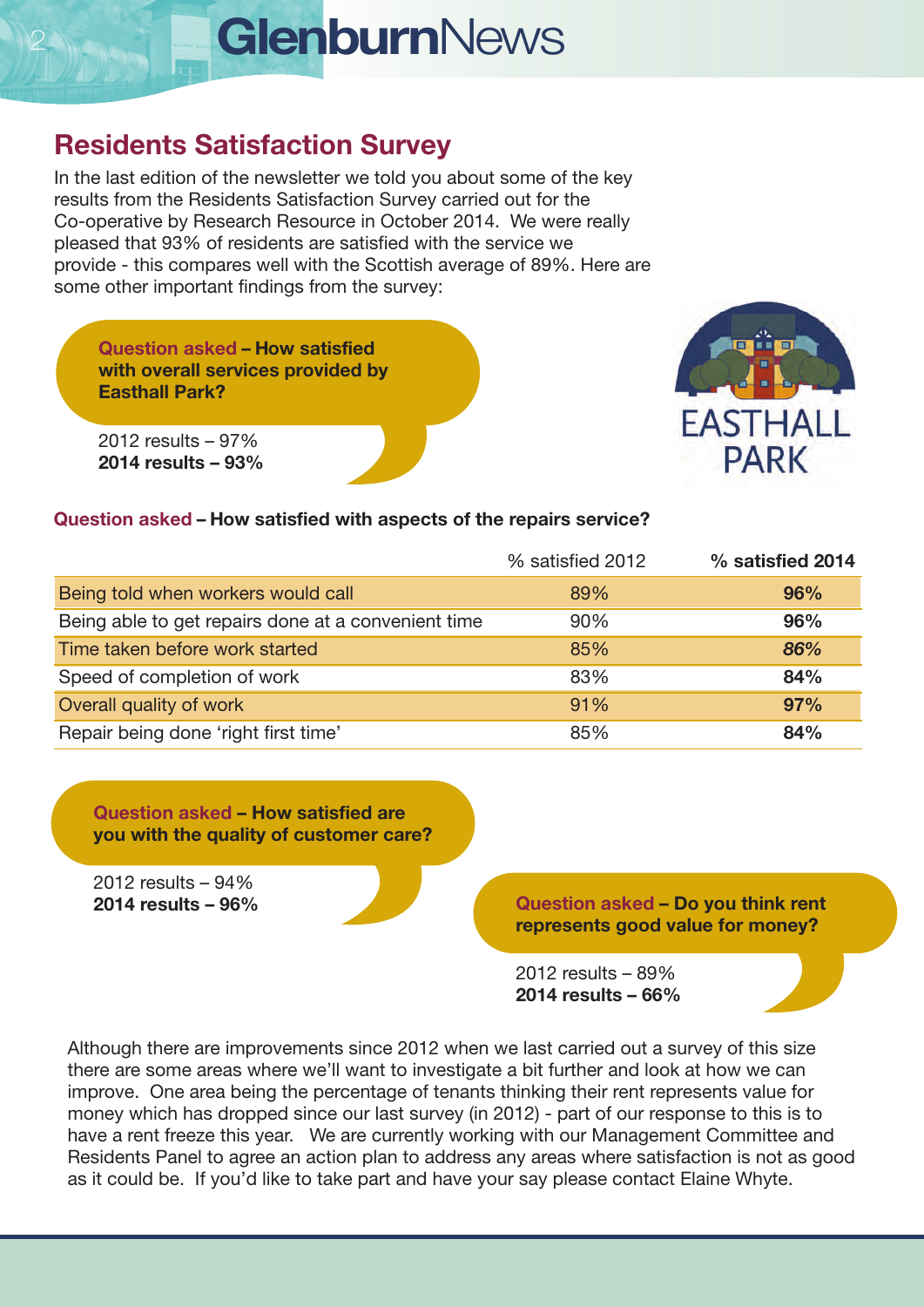#### **Q3 Performance Data**

In December 2014 we were meeting our 2014/15 target for non-technical arrears. Our target is 3% and we achieved 2.31%.

Former tenant arrears are just slightly under target at 1.43%. Our target is 1.5%.

At December 2014 we had raised a total of 8 court actions due to non-payment of rent.

Two evictions had been carried out at December 2014 for non-payment of rent.

One eviction had been carried out at December 2014 due to anti-social behaviour.

Within quarter 3 we received a total of 37 complaints – 0 Category A, 9 Category B and 28 Category C. 89.19% were resolved within locally agreed targets. Our target for this is 90%.

|                         | No. of<br><b>Complaints</b> | <b>A: Very Serious</b> | <b>B: Serious</b> | <b>C: Nuisance</b> | No. of NPRP's<br>served |
|-------------------------|-----------------------------|------------------------|-------------------|--------------------|-------------------------|
| <b>Year end 2012/13</b> | 76                          | 12                     | 17                | 47                 | 10                      |
| <b>Year end 2013/14</b> | 163                         | 16                     | 38                | 109                |                         |
| Q1 2014/15              | 30                          | $\overline{2}$         | 3                 | 25                 |                         |
| Q2 2014/15              | 24                          | 2                      | 6                 | 16                 | 0                       |
| Q3 2014/15              | 37                          | $\Omega$               | 9                 | 28                 | $\Omega$                |

In total we have received 91 complaints – see table below:

#### **Residents Panel**

At Easthall Park we want to make sure that we continue to provide a first rate service. We believe one of the key ways of doing this is to listening to what you think about what we do and taking on board your comments. The Residents Panel gives you the chance to have your say and help influence our services and how we do things. The Panel meets every couple of months to discuss a wide range of issues that are important to tenants. Everyone's view is important and worth listening to – if you think you might be interested in joining and would like to know more contact Elaine Whyte for an informal chat.

#### **Universal Credit**

After many delays we have now been informed that Universal Credit is definitely coming to Glasgow this year. The first people affected will be single job seekers making new claims. Universal Credit will replace a range of benefits, including housing benefit. It will be paid monthly, in arrears, into a bank account and claimants will be expected to make their claim online. Tenants on Universal Credit will be expected to pay their rent directly to their landlord. We are aware that this will be a big change that many of our residents may have problems adjusting to. We can offer support though – please call the office if you want to discuss what Universal Credit will mean for you.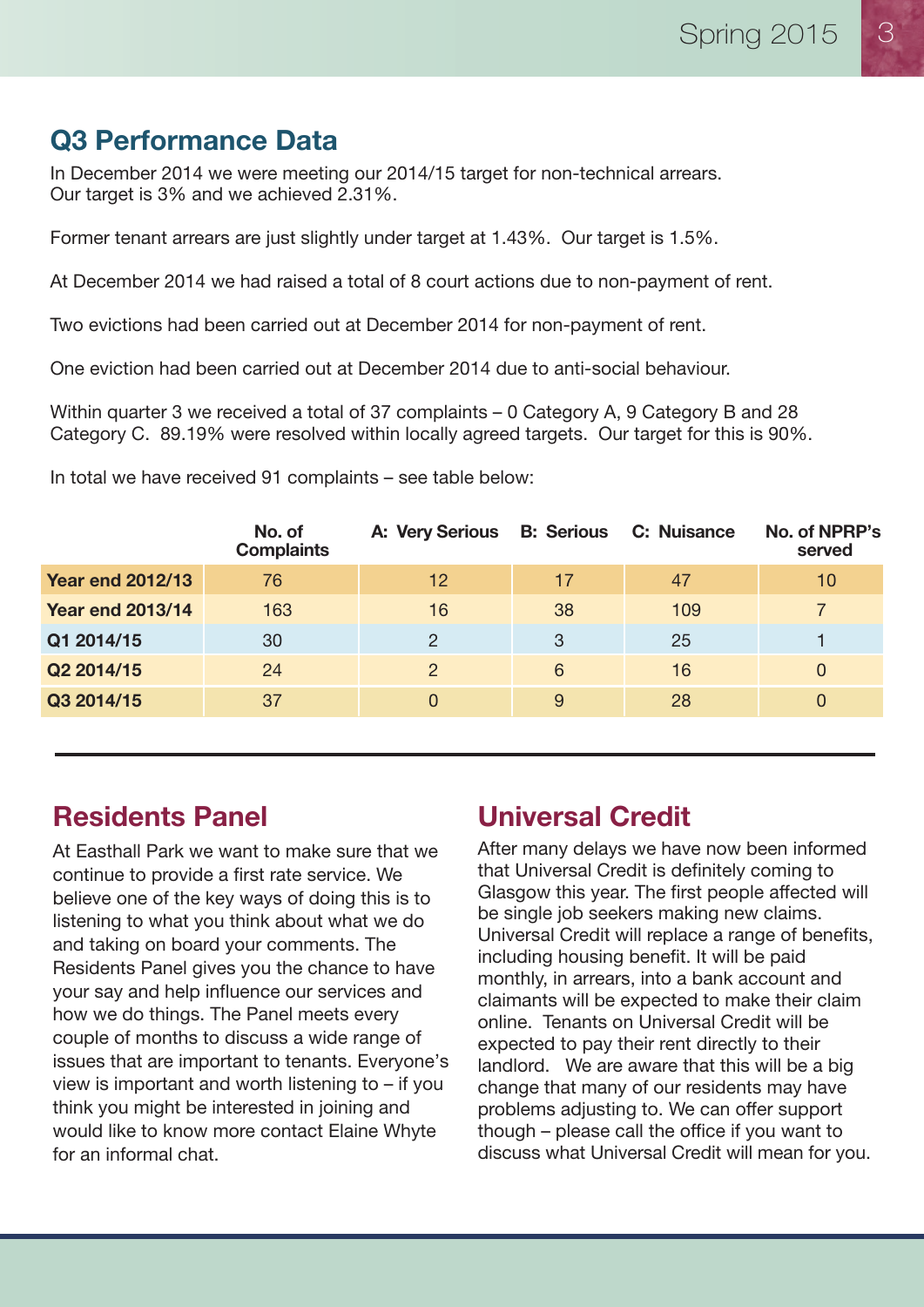#### **Garden Maintenance Scheme**

Easthall Park operates a garden maintenance service for those tenants who struggle to cut their grass because of their age or a medical problem. Up until now we have cut grass for tenants who don't have anyone living with them, or family living locally, who can do it for them. The costs involved in delivering this level of service are high - and these costs come directly from everyone's rent money. We are asking tenants to let us know what is the fairest and best way of providing this extra service from five different options:

1. The current arrangement – we cut the grass for over 65s or under 65s with a medical condition if they have no-one living with them or family locally who can do it.

- 2. We cut grass for over 65s or under 65s with a medical condition if they have no-one living with them who can do it.
- 3. We cut grass for over 65s or under 65s with a medical condition.
- 4. Easthall Park does not hold a garden maintenance list – all assistance to be provided by Glasgow City Council except in exceptional circumstances.
- 5. Tenant's own idea of what the criteria should be for access to the garden maintenance service.

Please take time to respond to this consultation as we want your views! Additional surveys can be found at Easthall Park reception.

#### **Surprise Baby Shower**

On Wednesday 11th February we held a surprise baby shower at Easthall Park for Claire McGraw, our housing manager. Claire had no idea it was taking place and staff members worked hard decorating the office, organising games and baking delicious treats.

Claire finished up for maternity leave on Friday 13th and beautiful baby **Annabelle McGraw** didn't waste any time at all and was born on Sunday 15th February weighing 6 pounds 6 ounces.

Congratulations Claire and Tim on the arrival of your beautiful baby girl!











**Elaine Whyte** started with Easthall Park as temporary Housing Manager on 21st January 2015. Elaine will be with us over the next year covering Claire McGraw's post whilst she is on maternity leave.

Please say hello to Elaine and introduce yourself when you see her out and about!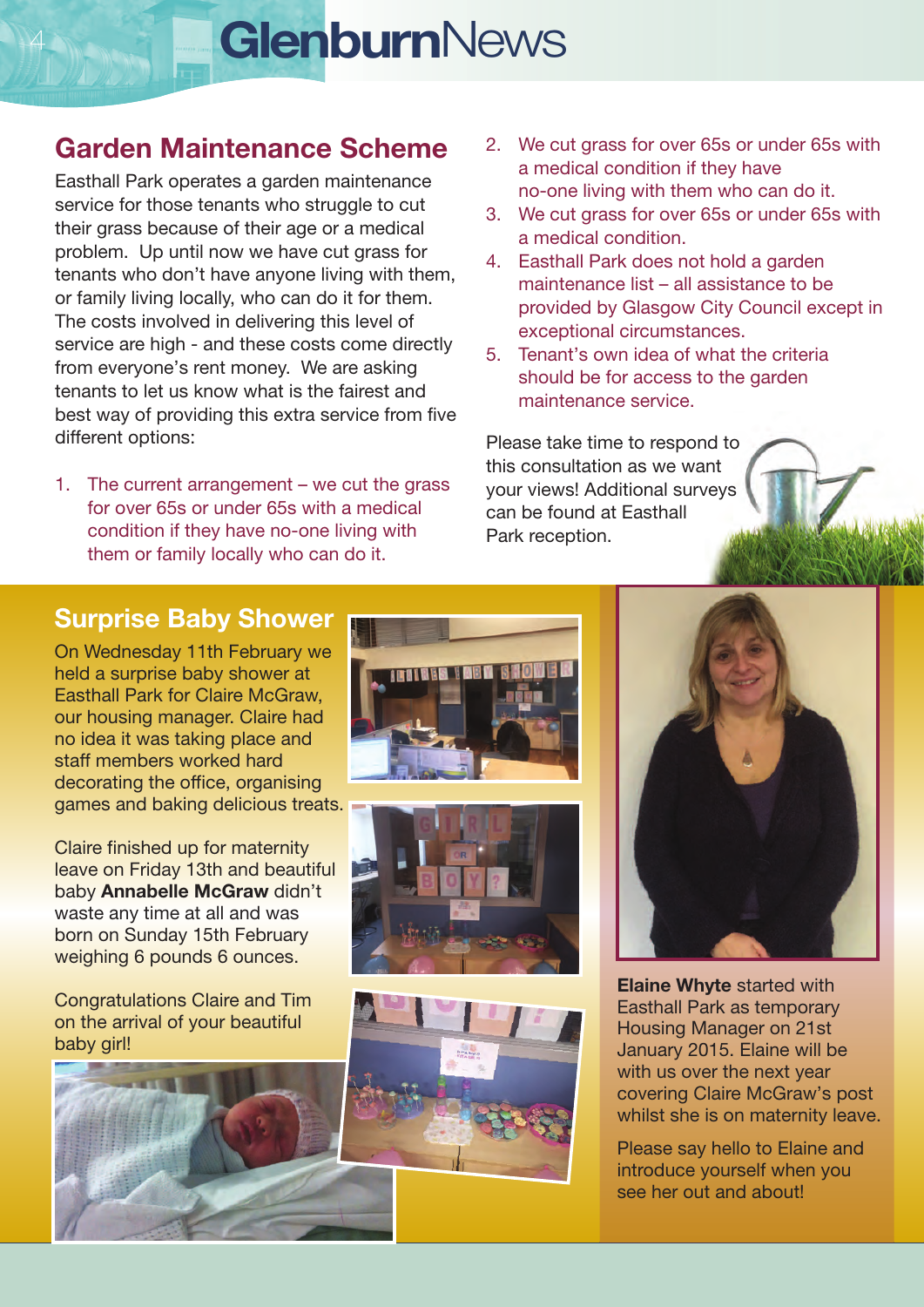#### **Santa's Grotto and Xmas Fayre**

We would like to thank everyone that attended and helped to make our Xmas Fayre a huge success. The items that were on offer on the day went down well and the majority sold out. Our tombola was finished within the first hour of opening, the silent auction raised over £300 and the raffle with an Xbox One as the top prize proved very popular. On the day we raised a total of £1,925 which will be used to support all the activities that operate within the centre.

The day would not have been possible without the support and kind donations of the following businesses: MITIE, MCS, City Technical, Brown and Wallace, SAS, Langmuir and Hay, JS McColls, Celtic FC, The Rangers Charity Foundation, Farmfoods, McDonalds and various retailers within Easterhouse Shopping Centre and The Glasgow Fort. Thank You.

We would also like to thank all of our staff, volunteers and young volunteers for both their support in preparation for the fayre and for their hard work on the day.







#### **Christmas Parties**

All of our Christmas Parties proved very popular this year. We had over 70 children at our primary school ages party plus 35 children and 6 members of our 50+ club went to see the "Three Little Pigs" pantomime.

We also had a Christmas Disco for members of our Wednesday and Friday Night Youth Clubs with an Indian Buffet. The night proved a success and our young people are now going to be taking up DJ workshops with DJ Stevie Rodgers. We also held a lunch for our 50+ club members and opened this out to the wider community. Hopefully we will see some new members following the popularity of this event.

Our Supported Needs Groups enjoyed activities such as Christmas parties, Christmas lunch and a visit to the "Three Little Pigs" pantomime. Over 130 individuals attended our various festive events.

Once again a huge thank you to all of our staff and volunteers - without them our festive events would not have been possible!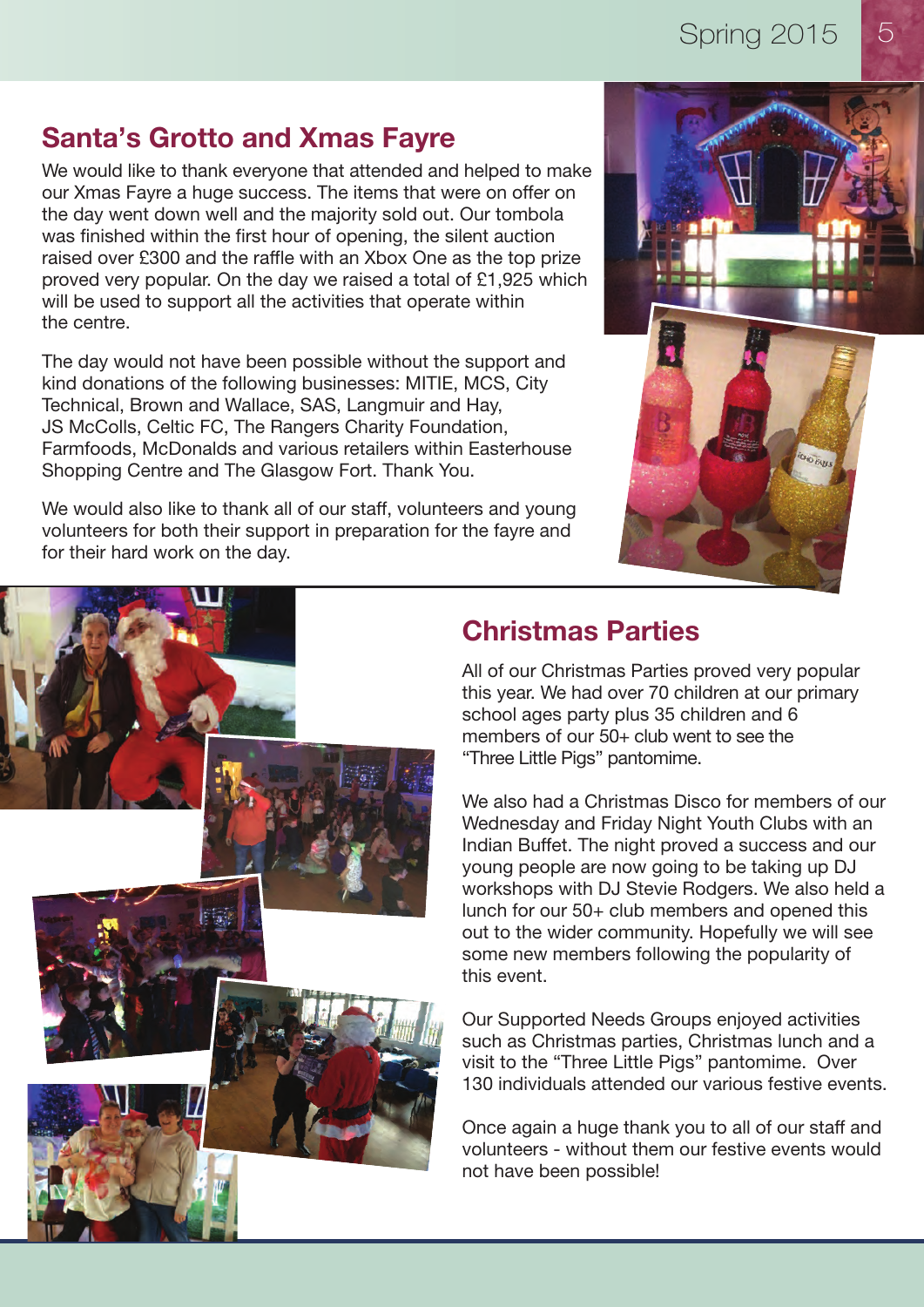#### **New Maintenance Contract**

Easthall Park Housing Co-operative has now completed the lengthy and vigorous procurement process of appointing our new reactive maintenance contractor from April 2015. During this process over 15 Contractors expressed their desire to become Easthall Park Housing's new Reactive Maintenance Contractor.

Easthall Park Housing Co-operative can now confirm that Mitie Property Services have been successful in securing our maintenance contract for a further 3 years with a further 2 years optional. The contract was awarded to Mitie Property Services as they had demonstrated the best value for money to our community and also they also scored highest in the quality aspect of the tender process.

We are now entering into a long term partnership with Mitie Property Services which will benefit the community as a whole. During the initial contract from 2010 to 2015, Mitie Property Services provided our community with financial and gift assistance for various events. Mitie have also provided some local residents with the opportunity to obtain apprenticeships within their organisation, thus providing training opportunities to our community that would not have been possible without this partnership. The relationship between Mitie and EHP will continue to grow and benefit the community within different areas such as contributions to local events and providing training opportunities for members of our community. Easthall Park always strives to deliver and improve upon the service which we provide our tenants in all aspects of the business. We are positive that this renewed partnership with Mitie will assist us in achieving excellent customer service.



#### **Charge Tenant Repairs**

Easthall Park Housing Co-operative has recently updated our Charge Tenant Repairs policy, which can be downloaded from our website or a leaflet can be picked up from our office. The policy states what repairs



tenants will be liable to pay for due to misuse or malicious damage; it will also give advice on what repairs can be rechargeable but may be exempt if evidence can be produced such as police crime reference numbers. Tenants have a responsibility of care to keep their property in a satisfactory condition, which includes all fixtures and fittings. Tenants must also report any repairs in a timely fashion to the Co-operative which are not their responsibility to carry out.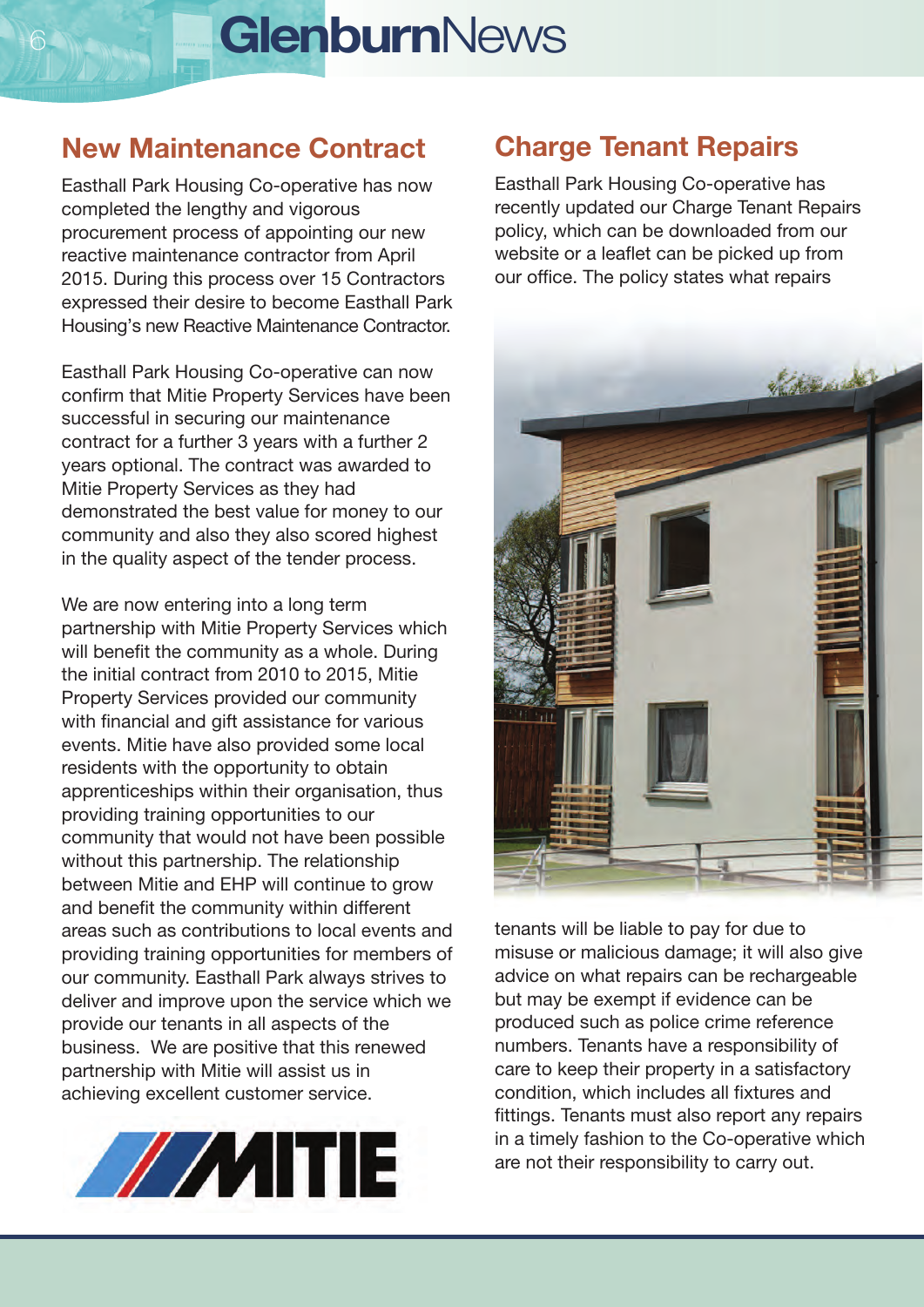# Easthall Residents Association News

#### **50+ Group**

Our 50+ group meet every Thursday from 10am to 2pm. The group has just recently started up and is growing nicely so far. The group are starting flower arranging classes, baking, knitting and sewing. The group have their lunch, play bingo and have a good catch up in between taking part in various activities. Why not come along and learn some new skills, take part in a hobby or share ideas with the group? The cost is £3 which includes lunch and unlimited tea and coffee. All are welcome.



#### **New Saturday Intergeneration Group**

We have started a new club on Saturdays from 12pm to 4pm. This club is aimed at all members of our community of all ages. Why not come along as a family and take part in many fun activities? We have table tennis, pool, badminton, Wii games console, X-Box, IT suite, arts n crafts, cooking and baking, Glitter Glass making and you can help work on our new Community Garden Project.

Entry is free and children aged under 5 should be accompanied by an adult.

If you are interested in volunteering then please contact Andy on 0141 781 2277 or come along to the centre to discuss this with him.



#### **Modern Apprentice and Legacy Award Winner**

This Glasgow City Council Commonwealth Employment Awards 2014 were held at the SSE Hydro and we are delighted to announce that one of Easthall FC's Under 19s players, Darren Sheppard, won *Modern Apprentice of the Year*. Darren also won the *Legacy Award* as he was selected from all category winners as the overall outstanding Modern Apprentice. Congratulations Darren and good luck with your future plans.